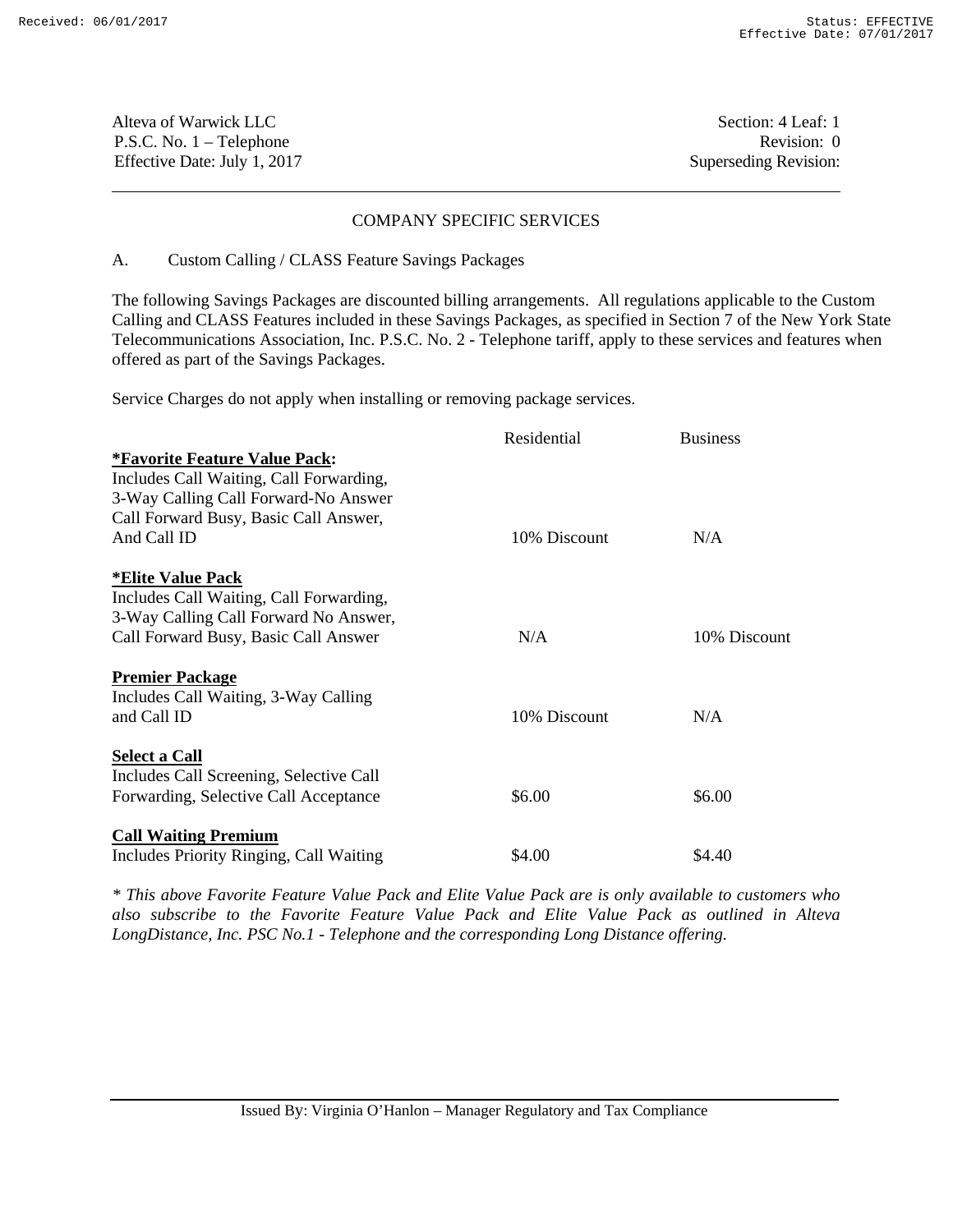Alteva of Warwick LLC Section: 4 Leaf: 2 P.S.C. No. 1 – Telephone Revision: 1 Effective Date: January 1, 2019 Superseding Revision: 0

# COMPANY SPECIFIC SERVICES

# B. Residential Local Service Packages

The following Residential Savings Package(s) are discounted billing arrangements. All regulations applicable to Local Service and the Custom Calling and CLASS Features included in these Savings Packages, as specified in Sections 6 and 7 of the New York State Telecommunications Association, Inc. P.S.C. No. 2 - Telephone tariff, apply to these services and features when offered as part of the Savings Packages.

# *Service Charges do not apply when installing or removing package services.*

Customers enrolled in the Plan, who fail to pay the entire rate per month, will have all existing Package services converted to the applicable tariff rates. Service Charges will not apply for converting services back to tariff rates. Such customers will not be permitted to re-enroll in this Plan until such time as all associated unpaid balances are satisfactorily paid in full.

# **Best Offer Ever**

The package\* includes: Local Access Line; Caller ID/Call Waiting or Caller ID; Call Forwarding; Voice Mail; Call Forward No Answer; Call Waiting

### **Rates:**

| Warwick*:     | \$29.40(C)   |  |
|---------------|--------------|--|
| Pine Island*: | $$29.13$ (C) |  |

*\* In order for customers to receive this special rate, they must also subscribe to the applicable Long Distance Product offered by the Company's Affiliate.*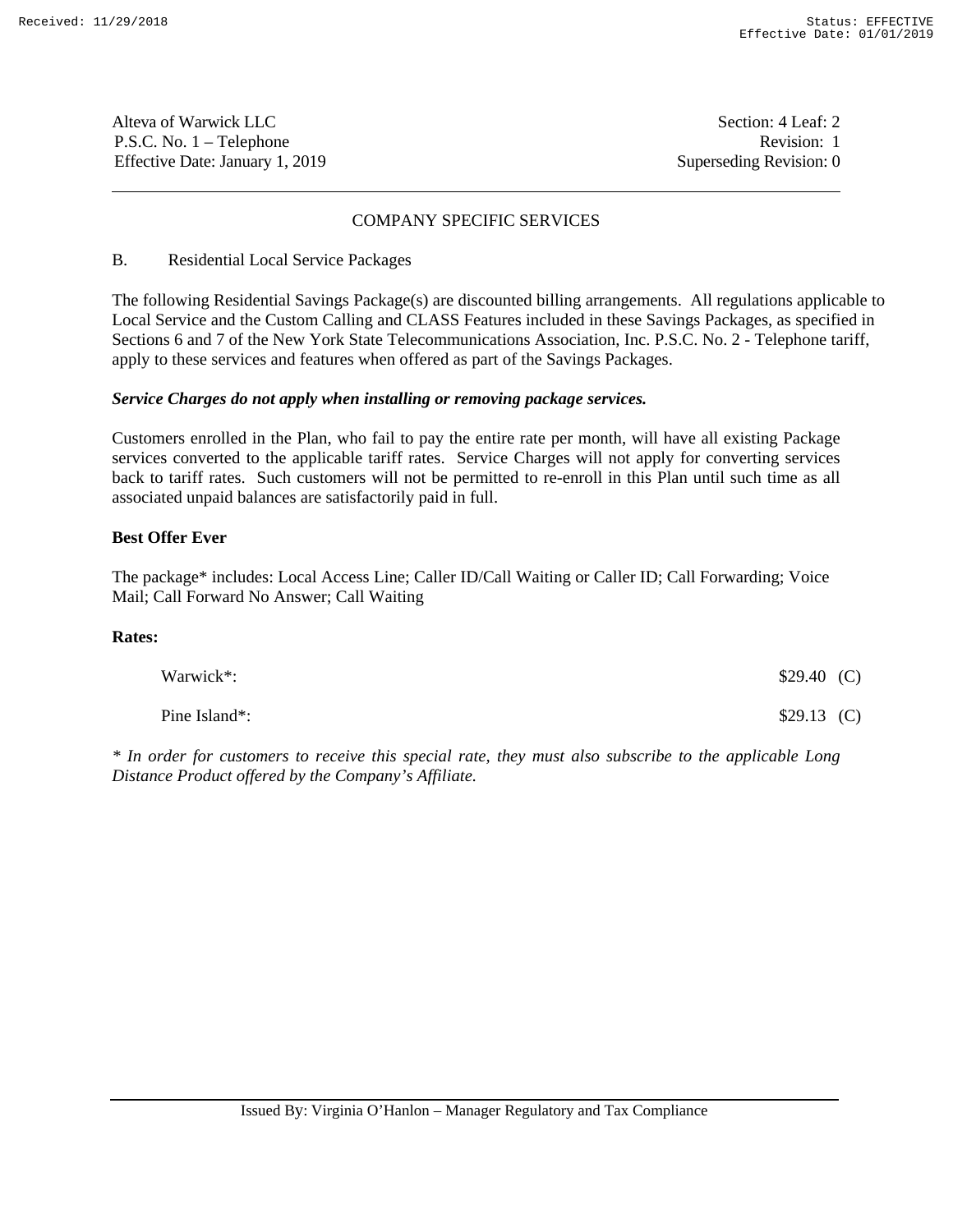Alteva of Warwick LLC Section: 4 Leaf: 3 P.S.C. No. 1 – Telephone Revision: 1 Effective Date: January 1, 2019 Superseding Revision: 0

### COMPANY SPECIFIC SERVICES

B. Residential Local Service Packages (Cont'd)

# **The Saver:**

Residential:

Includes; local access line, Caller ID/Call Waiting or Caller ID, Call Forwarding, Voice Mail, Call Forward No Answer, Call Waiting, Unlimited LD

| Warwick exchange $= $24.88$     |  |
|---------------------------------|--|
| Pine Island exchange $= $24.58$ |  |

Business:

WVT Voice - Includes; local access line, Anonymous Call Blocker, Call Forward Busy, Caller ID/Call Waiting or Caller ID, Call Waiting, 3-Way Calling, Call Forwarding, Call Forward No Answer, Smart Mail Enhanced, Unlimited LD

| Warwick exchange single line $= $22.54$     | (C) |
|---------------------------------------------|-----|
| Pine Island exchange single line $= $22.12$ |     |

*\* In order for customers to receive this special rate, they must also subscribe to the applicable Long Distance Product offered by the Company's Affiliate.*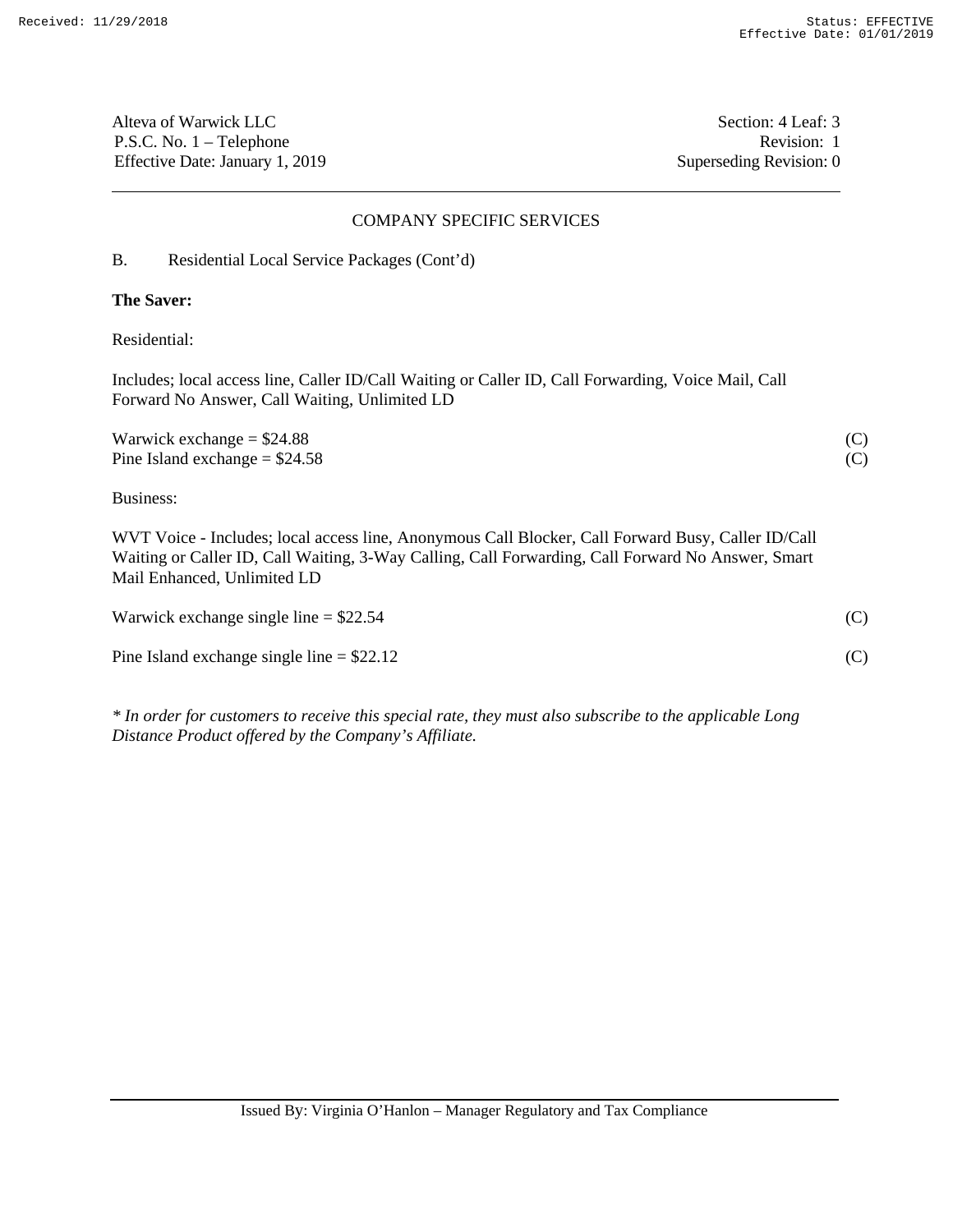Alteva of Warwick LLC Section: 4 Leaf: 4 P.S.C. No. 1 – Telephone Revision: 0 Effective Date: July 1, 2017 Superseding Revision:

### COMPANY SPECIFIC SERVICES

### C. TELEPHONE ANSWERING SERVICE MILEAGE

1. General

 The following regulations and rates apply for the mileage associated with Telephone Answering Service.

2. Charges to be Paid by Customer

 Each customer subscribing to an Answering Service will be billed monthly by the Company for airline mileage charge between the central office and the office of the Answering Service.

 If distance is 1/4 mile or less....................\$2.27 between 1/4 mile and 1/2 mile...................\$4.28 between 1/2 mile and 3/4 mile.....................\$5.43 between 3/4 mile and 1 mile.....................\$6.30

 For each 1/4 mile or fraction thereof over 1 mile..................................\$1.59

# D. RATE GROUP CLASSIFICATION

Exchanges are classified by rate groups to determine the appropriate local service charges. The rate group is based on total access lines in the local calling area as follows:

| Rate Group | Total Access Lines in the |                          | Local Calling Area |
|------------|---------------------------|--------------------------|--------------------|
|            |                           | $\overline{\phantom{a}}$ | 22,000             |
| 2          | 22,001                    | -                        | 28,000             |
| 3          | 28,001                    |                          | 34,000             |
| 4          | 34,001                    | -                        | 40,000             |
| 5          | 40,001                    | -                        | And Higher         |

The local service charges are listed in Section 3 and the Rate Group is listed in Section 2 of this tariff. The rate group of an exchange could change if the total access lines within the local calling area increase or decrease. To reclassify an exchange's rate group classification, a tariff revision must be filed with the Public Service Commission.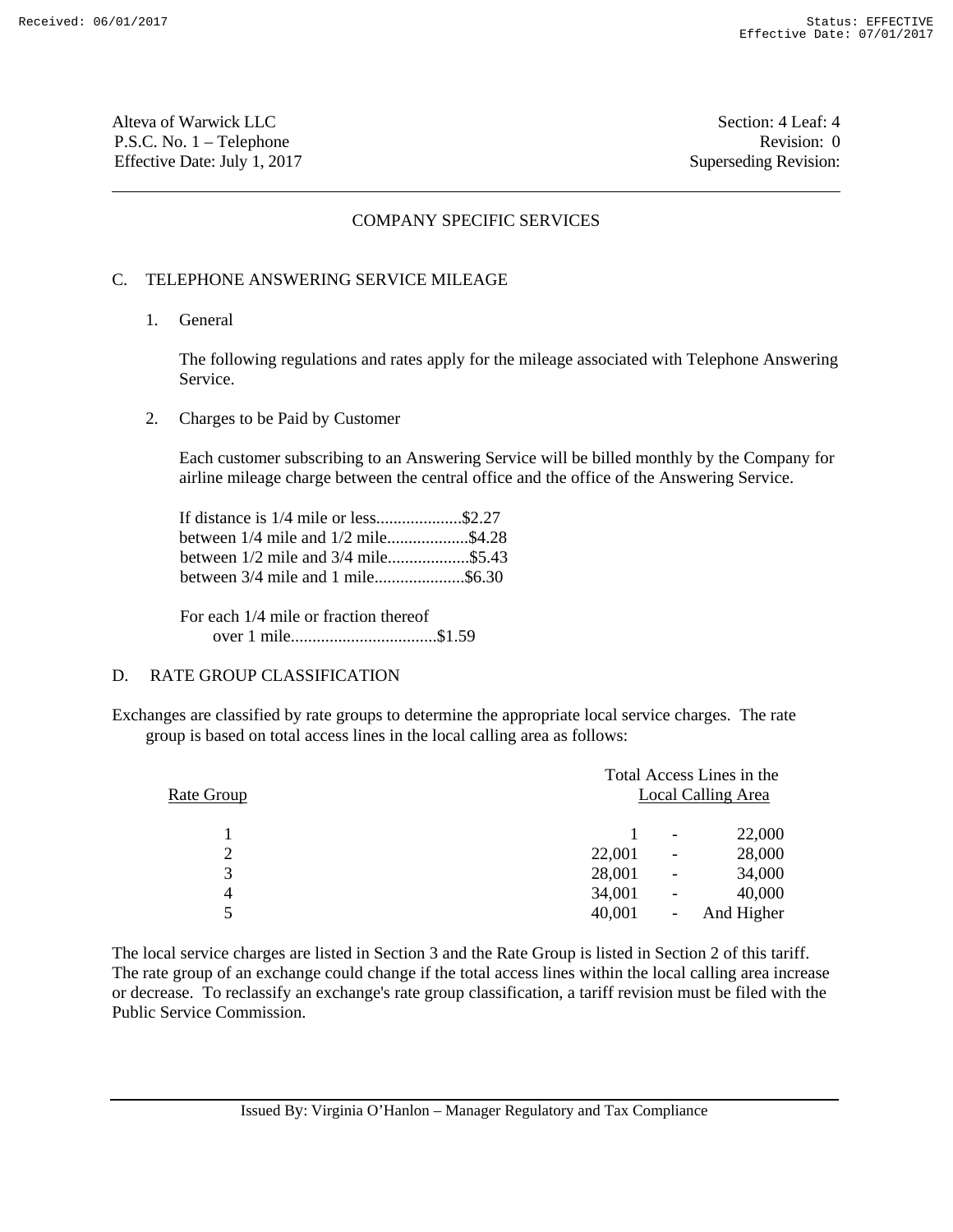Alteva of Warwick LLC Section: 4 Leaf: 5 P.S.C. No. 1 – Telephone Revision: 0 Effective Date: July 1, 2017 Superseding Revision:

# COMPANY SPECIFIC SERVICES

### E. Metropolitan Transit Authority Surcharge (cont'd)

The billed surcharge applies to all local and intrastate toll revenues. It will be applied at the rate of 0.6ll% of these revenues on all bills dated on and after April l, l985 but not on or after April l, l987 when all surcharge amounts should have been recovered.

# F. DIGITAL CENTREX

# 1. General

- a. Digital Centrex is a central office communications system provided in association with individual line exchange business services furnished from digital central office (DMS-100) equipment located in Company buildings. Digital Centrex is not provided in association with semi-public and public telephone service, party line service and residential service.
- b. Digital Centrex is offered as a customer option and may be provided subject to the availability of facilities and central office equipment as determined by the Company. A minimum of 2 access lines is required.
- c. Other special features and offerings will be priced out by Special Assembly.
- d. The minimum period for services provided under this tariff shall be two years. Optional 5 year rate stability plans are available.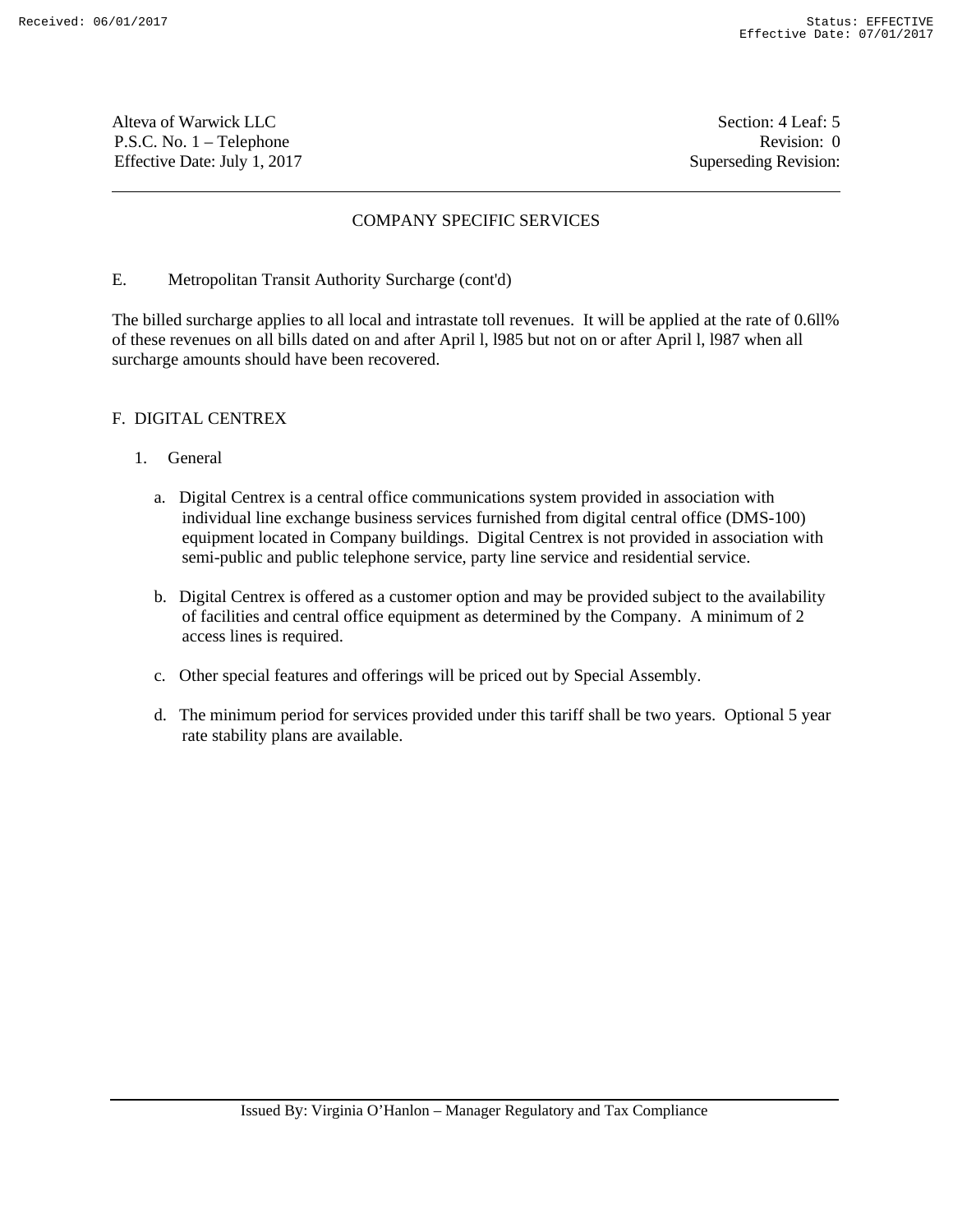Alteva of Warwick LLC Section: 4 Leaf: 6 P.S.C. No. 1 – Telephone Revision: 0 Effective Date: July 1, 2017 Superseding Revision:

### COMPANY SPECIFIC SERVICES

# F. DIGITAL CENTREX (cont'd)

2. Rates

# Monthly Rate Per Access Line Port Link RG1 RG2 Basic Centrex Service  $$5.00$   $$3.42$   $$3.99$ Business Set Service  $$5.00$   $$5.22$   $$5.79$ Enhanced Centrex Service  $$5.00$   $$6.52$  \$7.09

Enhanced Business Set Service \$5.00 \$8.77 \$9.34

FCC Subscriber Line Charge is also required on a per line basis. Service connection charges apply as per Section 8 of this tariff. Additions or changes in service requested by the customer after the initial installation will be subject to a \$15.00 non-recurring charge per line.

The Link and Port components of this service are not provided separately. A customer must request both a Link and a Port component for each Centrex line being ordered.

- 3. Description of Services
	- a. Basic CENTREX Service

 This level of service can have as terminal equipment a 500/2500 type telephone, a key system or a PBX. The features associated with this level of service are also included in every level of service.

b. Enhanced CENTREX Service

This level of service provides enhancements to the Basic Service shown in (1) above.

c. Business Set Service

This level of service can only use a Northern Telecom business set as terminal equipment.

d. Enhanced Business Set Service

This level of service provides enhancements to the Business Set Service shown in (c) above.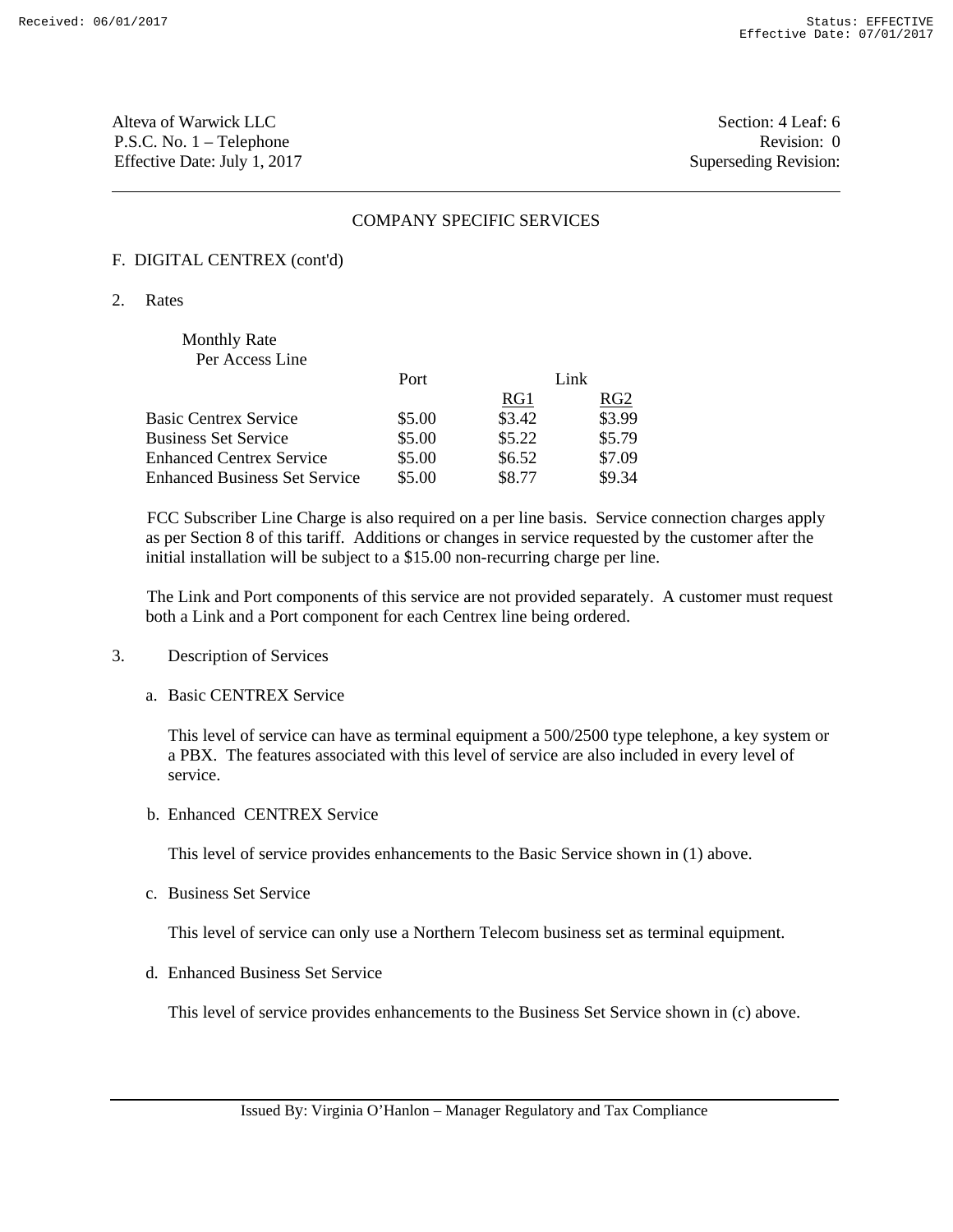Alteva of Warwick LLC Section: 4 Leaf: 7 P.S.C. No. 1 – Telephone Revision: 0 Effective Date: July 1, 2017 Superseding Revision:

### COMPANY SPECIFIC SERVICES

#### F. DIGITAL CENTREX (cont'd)

- 3. CENTREX Features (Cont'd.)
	- a. Basic CENTREX Service

ATTENDANT RELATED (Requires N.T. Attendant Console)

Access to paging Autodial Automatic recall Busy Verification Call hold Call Park Camp-on Conference (6) Console display Night service, fixed Night service, flexible Night service, TAFAS<br>Serial call Splitting Transfer

# SYSTEM RELATED

Fully-restricted service Semi-restricted service Toll-restricted service Unrestricted service Code restrictions Direct-Inward Dialing (DID) Direct-Outward Dialing (DOD) Speed call lists Flexible Intercept Hunting

# STATION RELATED

Call Forward, All calls Call Forward, Busy Call Forward, No answer Call Pickup Call Waiting Consultation Hold Meet-me conference Permanent Hold Ring again Call Park Station Controlled Conference Executive busy override Distinctive Ringing Last number redial Intergroup Calling Speed Calling, Individual Short List and Long List Speed Calling, Group Long List Three Way Conference/Transfer

Splitting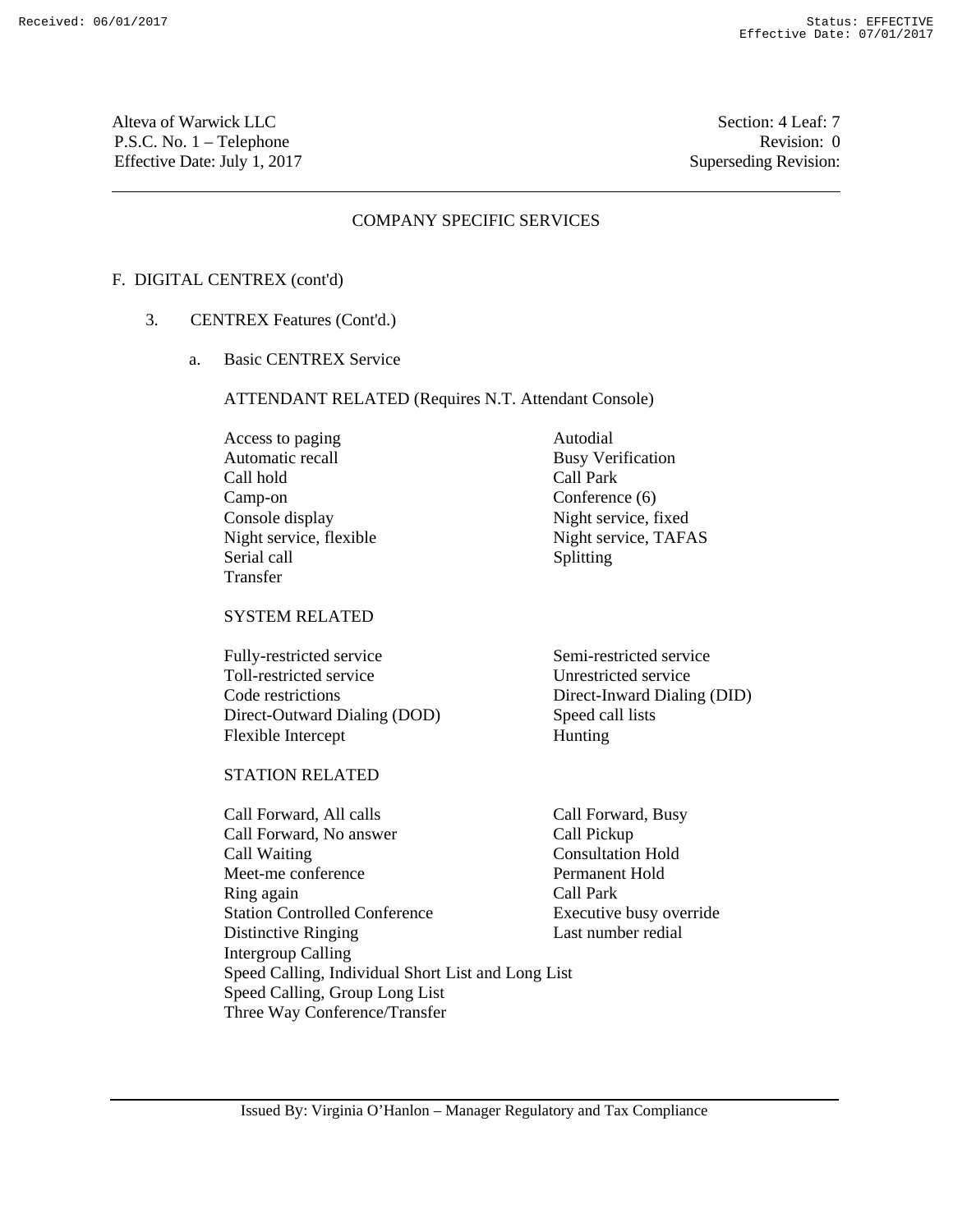Alteva of Warwick LLC Section: 4 Leaf: 8 P.S.C. No. 1 – Telephone Revision: 0 Effective Date: July 1, 2017 Superseding Revision:

### COMPANY SPECIFIC SERVICES

#### F. DIGITAL CENTREX (cont'd)

- 3. CENTREX Features (Cont'd.)
	- b. Enhanced CENTREX Service

This service includes all the features of Basic CENTREX Service plus the following features:

Do-Not-Disturb Automatic Route Selection Call-Back Queuing **Expensive Route Warning Tone** Off-hook Queuing Network Speed Calling Call Hold Call Waiting-Originating Dial Call Waiting Distinctive Call Waiting Tones Station Activation of Call Forward, Busy/Don't Answer Station Activated Do Not Disturb with Feature Active Reminder

c. Business Set Service

Business Set Service includes the features of Basic CENTREX Service plus the following features which require a Northern Telecom Business Set for their use.

Auto Answer Back Automatic Line Call Waiting-Originating Listen on Hold Make Set Busy Malicious Call Hold On-hook Dialing

Business Set Display (require a Business Set equipped with a display).

Call Forward Reason Display Display Called Number Display Calling Number Feature Display Time Display Call Forward/Automatic Dial Display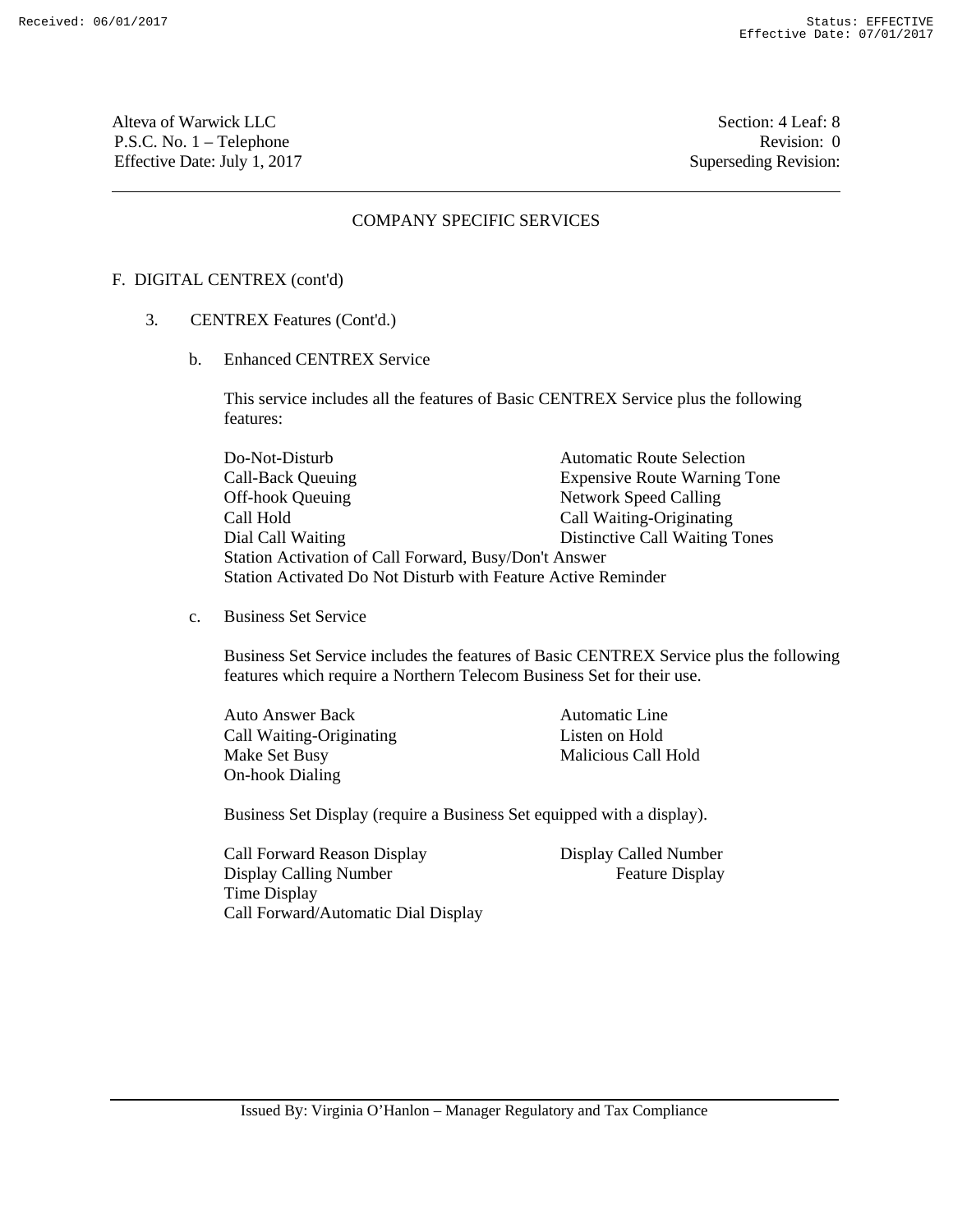Alteva of Warwick LLC Section: 4 Leaf: 9 P.S.C. No. 1 – Telephone Revision: 0 Effective Date: July 1, 2017 Superseding Revision:

# COMPANY SPECIFIC SERVICES

### F. DIGITAL CENTREX (cont'd)

- 3. CENTREX Features (Cont'd.)
	- d. Enhanced Business Set Service

This Service includes all the features of Basic CENTREX Service, Business Set Service and Enhanced CENTREX Service plus the following features:

Call Park Recall Identification Enhanced Multiple Appearance Directory Number Call Control Individual Pager from Group Intercom Make Set Busy except Group Intercom Privacy Release Conference Control Ring Again on Idle Business Set

Additional groupings of features may be offered to customers whose particular needs are not satisfied by the above.

### 4. Rate Stability Option

- a. The customer may, at its option, elect to enter into a contractual agreement with the Company agreeing that, for a five year period, the Company shall guarantee the monthly rates for Digital Centrex Service, and the customer shall guarantee payment of the monthly rates. The rates for Digital Centrex Service shall be those rates in effect when the contract is signed. Inside wiring is not part of the agreement. All services not covered by a customer's Plan, including the SLC charge for lines, are subject to standard tariff rates and charges. (Customers with over 200 lines are eligible for a ten year contract period).
- b. The Company shall agree that those charges for Digital Centrex Service shall not change for the five year period, irrespective of any tariff changes that may take effect while the contract is in effect. The customer shall agree to continue the monthly payment for Digital Centrex Service at the quantities and rates in effect when the contract is signed for the five year period.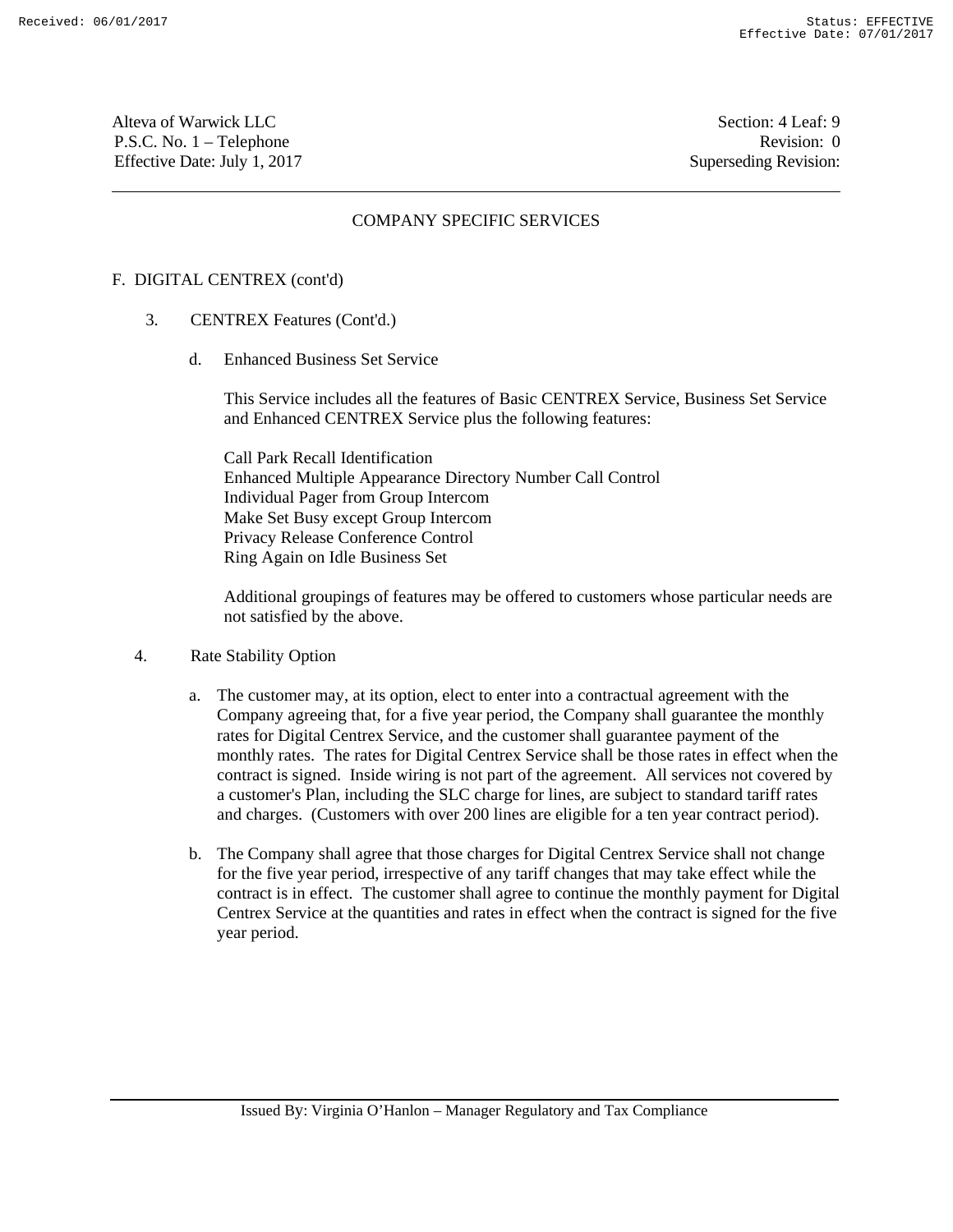Alteva of Warwick LLC Section: 4 Leaf: 10 P.S.C. No. 1 – Telephone Revision: 0 Effective Date: July 1, 2017 Superseding Revision:

# COMPANY SPECIFIC SERVICES

### F. DIGITAL CENTREX (cont'd)

- 4. Rate Stability Option (cont'd)
	- c. All Centrex CO Rate Stability Plan customers must subscribe to a minimum of 5 lines within the serving area of the central office providing the Centrex Service.
	- d. The Rate Stability Plan (RSP) customer assumes the obligation for a minimum of 90 percent of the Centrex Lines that are subscribed to at the time the Rate Stability Plan becomes effective. If the number of lines falls below the 90% minimum the customer will have the option of paying the 90% minimum charge or terminating the rate stability contract.
	- e. An existing Rate Stability Plan customer will not be permitted to downgrade his service and retain the Rate Stability Plan at the lower rate. Any downgrade will result in the application of termination charges.
	- f. The customer may discontinue any or all of the Centrex Service covered by the contract with a single payment based on the sum of the monthly payments remaining under contract.
	- g. An existing Rate Stability Plan customer who moves any of its service locations within the Company's service area can retain the Rate Stability Plan. All lines involved in a relocation are subject to prevailing service connection charges.
	- h. With the written permission of the Telephone Company, the obligation to pay the Rate Stability Plan charges for the remainder of the plan period may be assigned to another subscriber for an administrative charge of \$150.00. This transfer charge is payable by the incoming customer. In addition to assuming the responsibility to pay the rates for the remainder of the period, the new subscriber assumes the conditions applicable to the offering at the time of assignment. Any service or equipment rearrangements or additions are subject to the rates and charges applicable.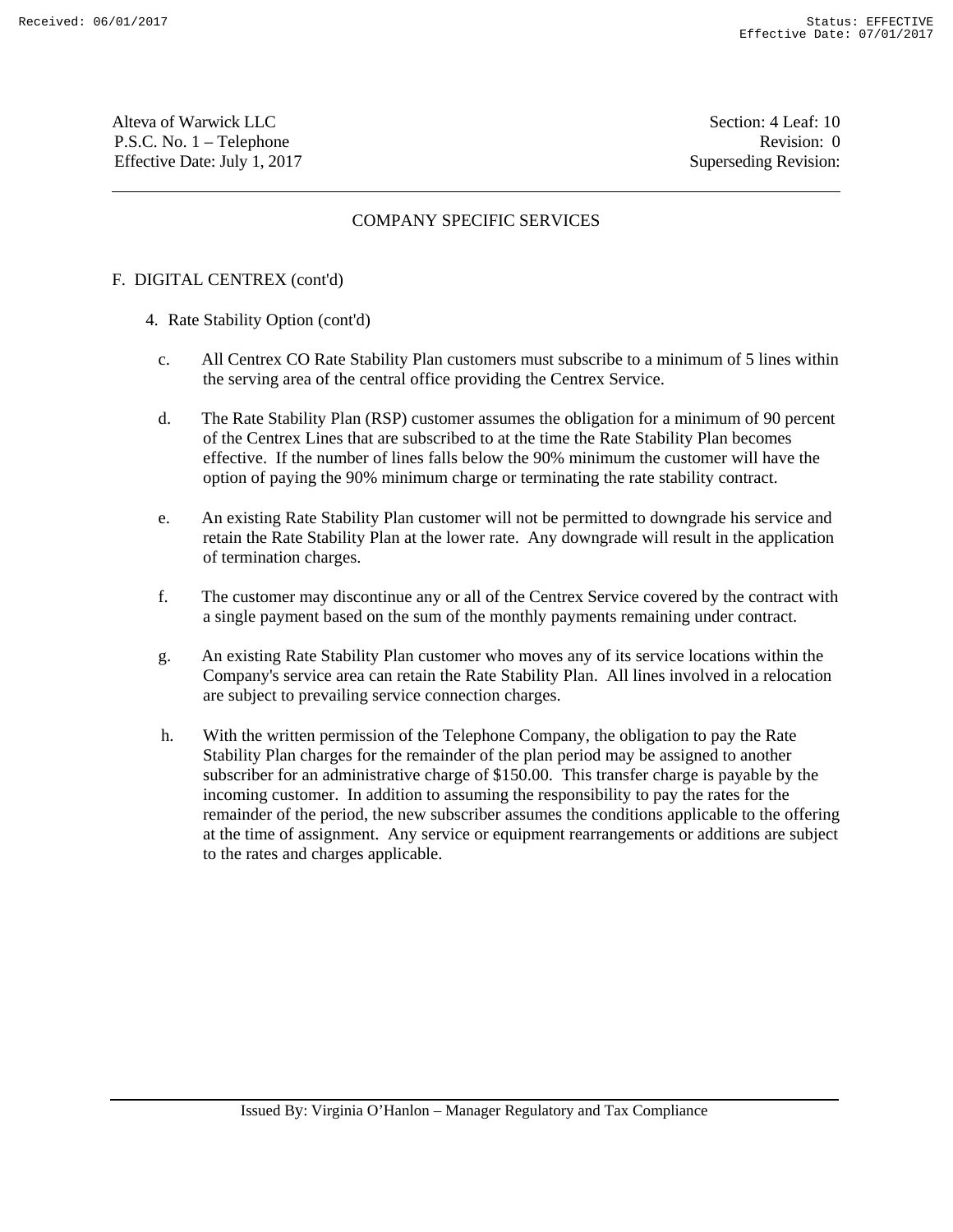Alteva of Warwick LLC Section: 4 Leaf: 11 P.S.C. No. 1 – Telephone Revision: 0 Effective Date: July 1, 2017 Superseding Revision:

### COMPANY SPECIFIC SERVICES

# F. DIGITAL CENTREX (cont'd)

- 4. Rate Stability Option (cont'd)
	- i. Any subscriber to a Rate Stability Plan wishing to continue service beyond the end of a Rate Stability Plan period may elect:
		- 1. Prevailing month-to-month tariff rates.
		- 2. If offered, a renewal of a Rate Stability Plan. The Company makes no assurance that such a plan will be offered beyond the specific plan in this tariff, or that such an offering would be at the same rates as set forth in this tariff.
	- j. All new lines installed under the Rate Stability Plan are subject to prevailing installation charges. Monthly rates for the additional lines ordered shall be guaranteed by the Company, and the additional payments guaranteed by the customer for the balance of the original contract period.
	- k. Rates

Monthly Rate Per Access Line

|                                 | Port   |        | Link   |  |
|---------------------------------|--------|--------|--------|--|
|                                 |        | RG1    | RG2    |  |
| <b>Basic Centrex Service</b>    | \$5.00 | \$2.24 | \$2.80 |  |
| <b>Business Set Service</b>     | \$5.00 | \$3.14 | \$3.70 |  |
| <b>Enhanced Centrex Service</b> | \$5.00 | \$3.78 | \$4.35 |  |
| Enhanced Business Set Syc.      | \$5.00 | \$4.91 | \$5.48 |  |

l. Service Connection Charges apply.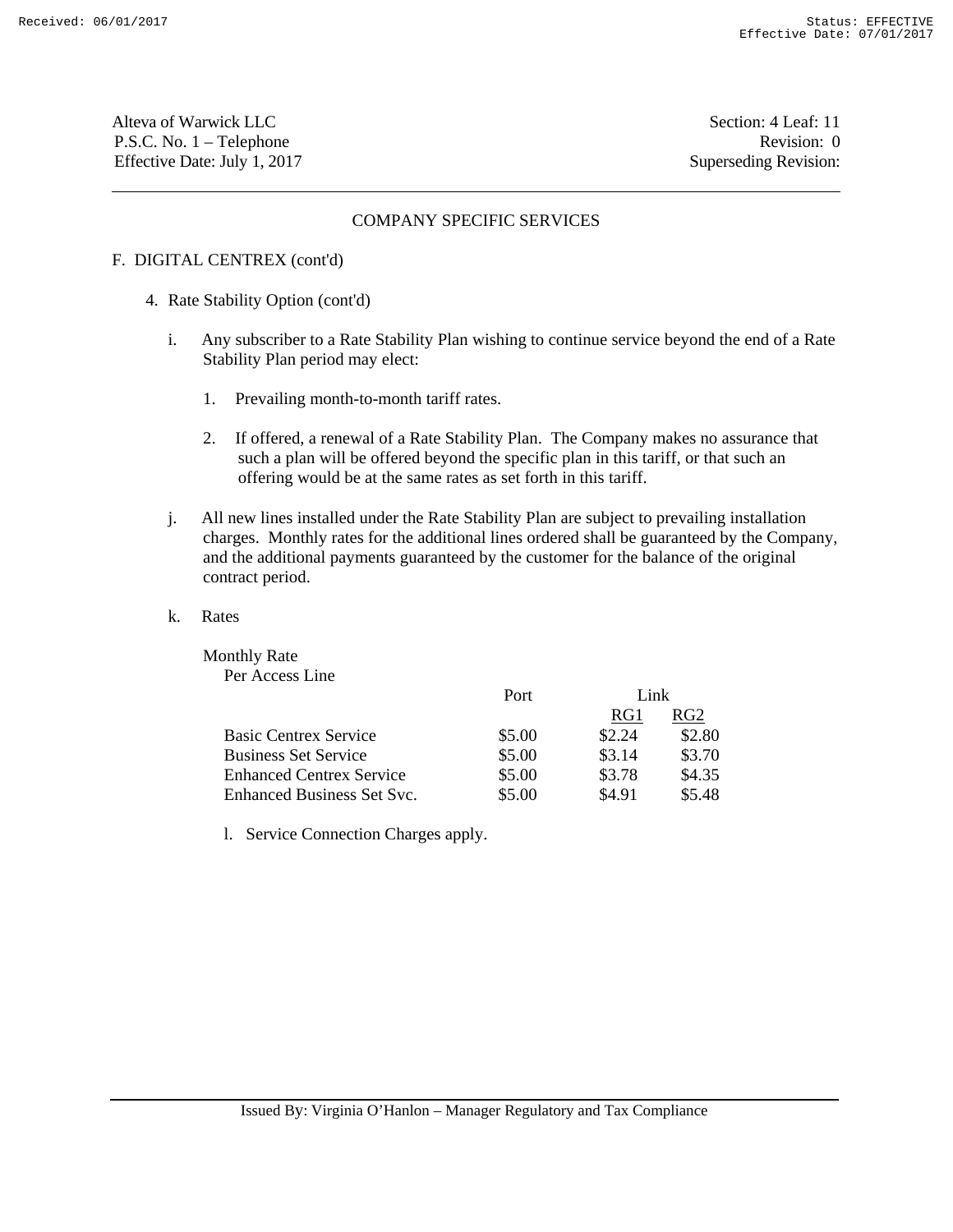Alteva of Warwick LLC Section: 4 Leaf: 12 P.S.C. No. 1 – Telephone Revision: 0 Effective Date: July 1, 2017 Superseding Revision:

# COMPANY SPECIFIC SERVICE

# G. RESERVED FOR FUTURE USE